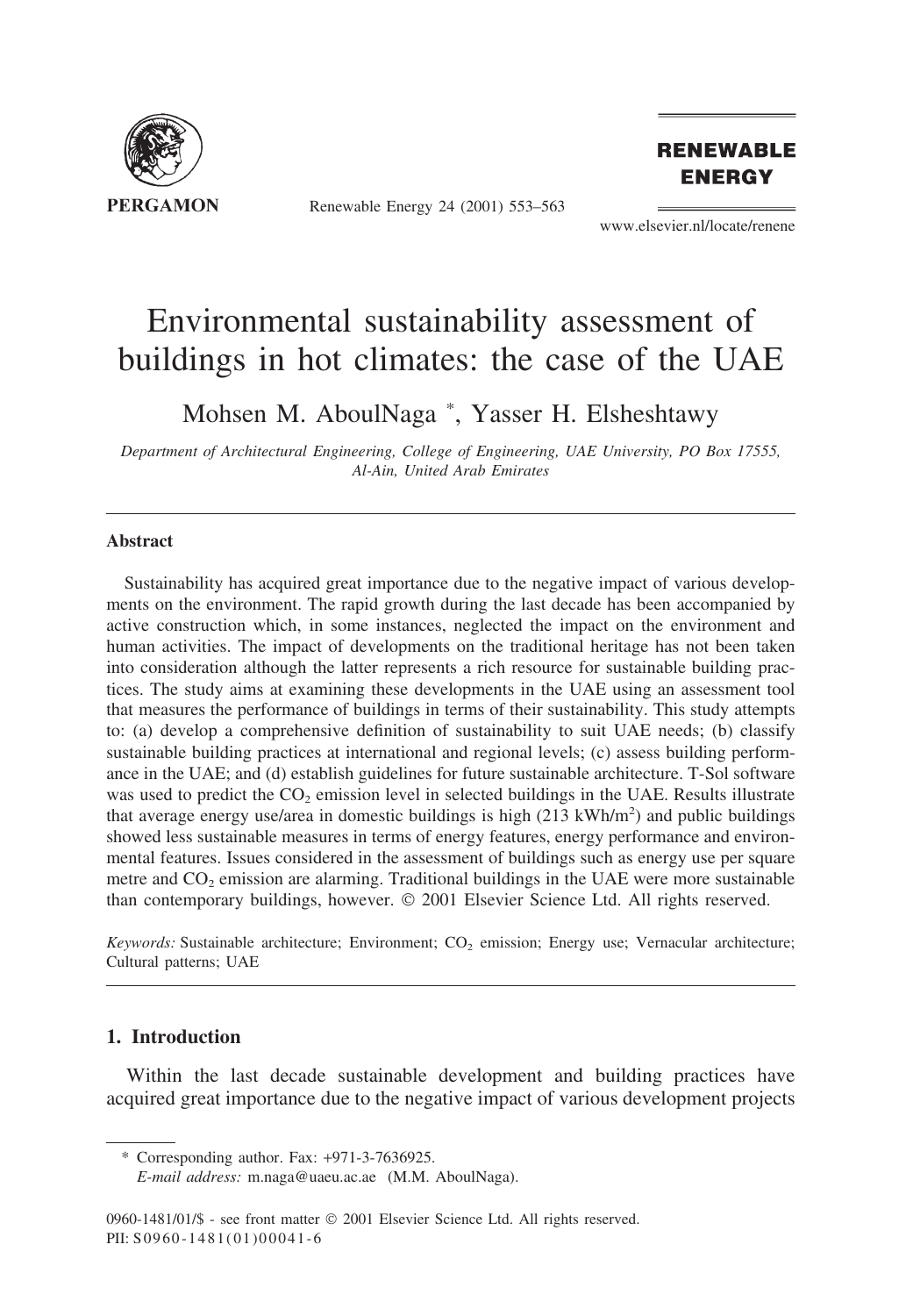on the environment. In line with a sustainable development approach, it is critical for practitioners to create a healthy, sustainable built environment [1,2]. In Europe, 50% of material resources taken from nature are building-related, over 50% of national waste production comes from the building sector, and also 40% of energy consumption is building-related [3,4]. In the UAE, these figures are even higher. In addition, environmental and economical developments are potentially compatible and complementary. As the building industry in the UAE, particularly in Abu Dhabi Emirate, is forming a large portion of the economy, more attention should be directed towards establishing sustainable guidelines for practitioners. Furthermore, during the last two decades, the rapid growth within the Gulf area has witnessed active construction that, in some instances, neglected the impact on the environment and human activities. At the same time, the impact on the traditional heritage, an often neglected issue of sustainability, has not been taken into consideration, despite representing a rich resource for sustainable building practices.

Sustainability has been defined as the extent to which progress and development should meet the need of the present without compromising the ability of future generations to meet their own needs [5]. This encompasses a variety of levels and scales ranging from economic development, and agriculture, to the management of human settlements and building practices. This general definition was further developed to include sustainable building practices and management of human settlements. During the Rio Earth Summit in 1992 [6], the following issues were addressed:

- the use of local materials and indigenous building sources;
- incentive to promote the continuation of traditional techniques, with regional resources and self-help strategies;
- regulation of energy-efficient design principles;
- international information exchange on all aspects of construction related to the environment, among architects and contractors, particularly non-renewable resources; and
- exploration of methods to encourage and facilitate the recycling and reuse of building materials, especially those requiring intensive energy use during manufacturing; and the use of clean technologies.

A revised agenda developed by the AIA in collaboration with the UIA was published as part of the environmental resource guide. It was stated that there should be a return to well established methods of design that conserve energy and natural resources [7]. This study aims at examining these developments in the UAE through the establishment of an assessment tool that measures the performance of buildings in terms of their "sustainability". In so doing, it seeks to operationalize the term thus enabling those involved in the construction field to assess the impact of their projects on the environment from a comprehensive perspective, which includes technological as well as socio-cultural dimensions.